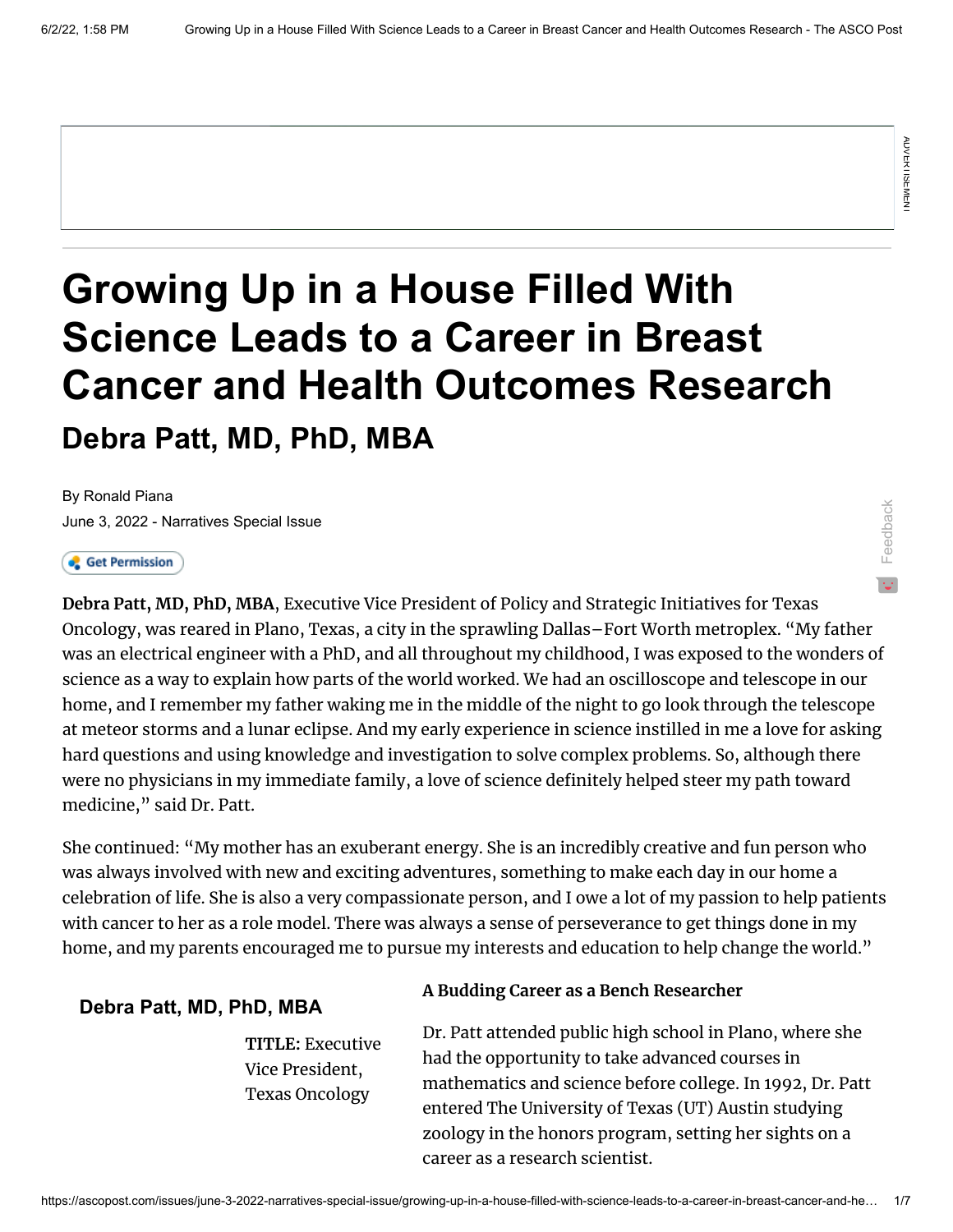

**MEDICAL DEGREE:** MD, Baylor College of Medicine; PhD, The University of Texas School of Public Health

**ON THE FUTURE OF U.S. HEALTH-CARE POLICY:** "I see policy initiatives coming to fruition that will support all our patients, no matter what their socioeconomic status or location is. For example, in Texas, we see a lot of rural patients, many without broadband access. So, what can we do on the legislative and regulatory fronts to ensure these patients have the same access to quality cancer care as others do? The answer is better health-care policy."

"During my first year at UT, I was awarded a Howard Hughes Fellowship and began to work in a molecular biology laboratory, focusing on an isoform of the estrogen receptor. It gave me an understanding of molecular medicine, but on a broader level, we were asking laboratory-based questions to facilitate scientific discovery, and the appeal of bench-to-bedside research became evident. I worked in the same research lab throughout my entire undergraduate career, and I really enjoyed it. The head of the lab, Dr. Jim Skipper, was my mentor and told me that if I wanted to do bench-tobedside research, I should pursue an MD/PhD program in medical school," said Dr. Patt.

After receiving her BS with honors at UT, Dr. Patt went through an exhaustive application process as she sought out a medical school that offered an MD/PhD program that would fit her career aspirations. "In 1995, I was accepted to Baylor College of Medicine in Houston, and that year, Baylor changed their curriculum to a new 'shook-up curriculum.' Unlike the traditional path involving 2 years of didactic coursework in the lecture hall followed by 2 years of clinical work, Baylor shortened the didactic work to 18 months, and put us in the clinic the first week of Feedback

medical school. This structure was a radical departure from tradition but is now common in medical schools and was important for me," said Dr. Patt.

#### **A Patient With Cancer Prompts a Career Change**

Right out of the gate, Baylor's "shook-up curriculum" had a career-changing effect on the young medical student who had been bent on a career in the research lab. "It was my first experience in a clinical setting, and one of the first patients I saw was a Mexican woman who was dying of metastatic cervical cancer. Women shouldn't commonly die of metastatic cervical cancer, as it is highly preventable and very treatable. This patient didn't have access to health care, and it resonated with me that you could have wonderful advances in science that wouldn't translate into patient benefit without good healthcare policy to bring treatments to patients."

She continued: "That experience made me realize several things about access to care that have remained important to me in my career. First, it spurred my interest in the systems of health-care delivery and identifying and repairing system failures to improve patient care. Second, I learned health is a journey, not an event, with infrastructure investment required in different parts of that journey to improve our health-care system as a whole. I recall vividly meeting with the patient and then going home and telling my parents that I'd changed my mind about lab research and instead I was much more interested in how medical care was impacted by health policy. That experience was instrumental in my decision to leave laboratory research and pursue additional education in business, public health, and health economics," said Dr. Patt, adding, "So, I rearranged my schedule to take extra courses at the school of public health,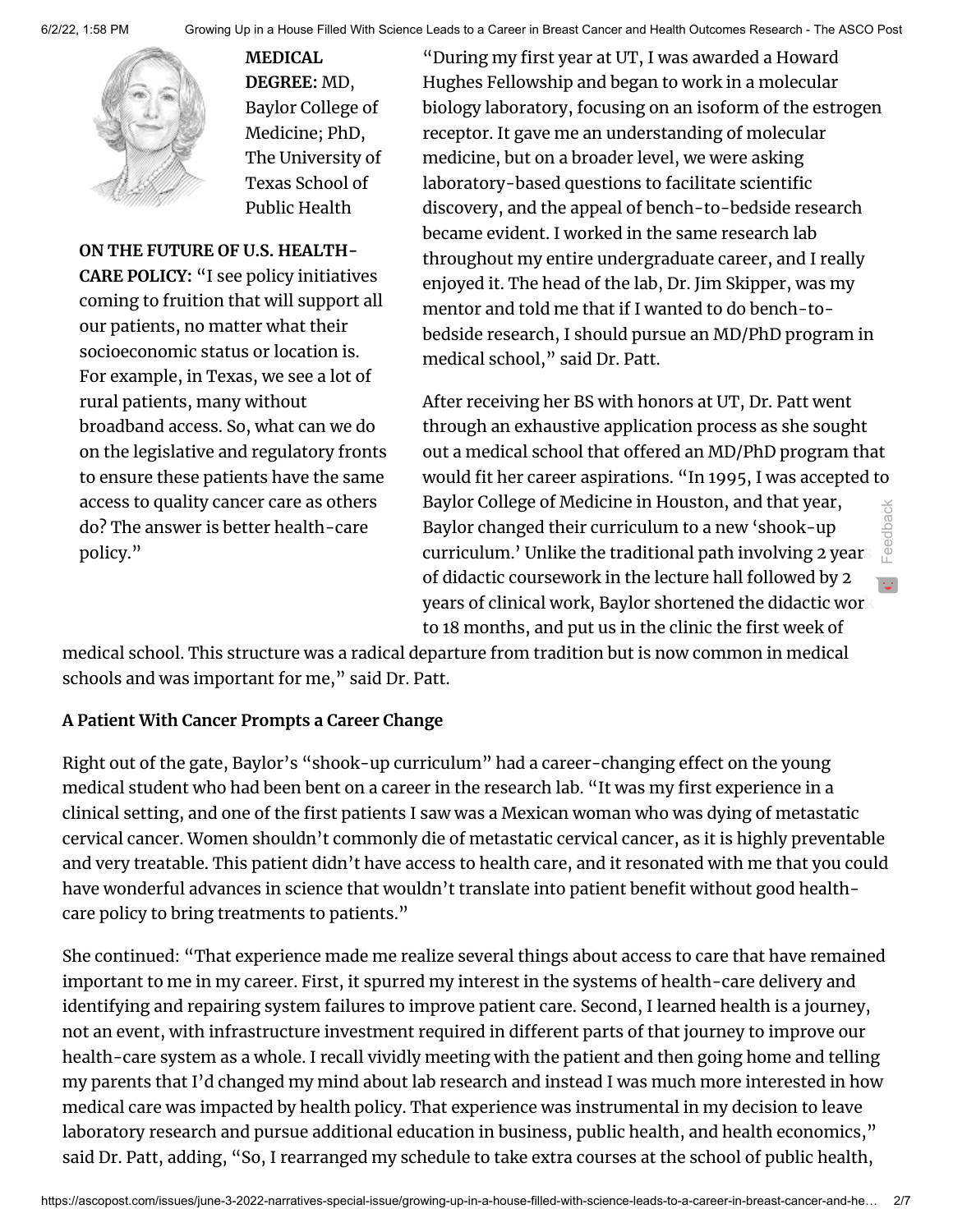6/2/22, 1:58 PM Growing Up in a House Filled With Science Leads to a Career in Breast Cancer and Health Outcomes Research - The ASCO Post

which wasn't really done at the time. I had to get special permission from the Dean of the medical school, who was really supportive, actually. He said he didn't mind me asking for a scheduling accommodation, and that I should consider in life that if I wanted to take on something more difficult and challenging to help people, that I would find people would help me pave the path along the way."

#### **A Decision to Pursue Oncology**

While Dr. Patt was starting at Baylor College of Medicine, she met her future husband in the gross anatomy lab. "We met across the table as we were preparing to dissect our cadaver in gross anatomy, a woman named Doris. My husband is a pediatric cardiologist, and we both earned our degrees in 1999. I stayed on at Baylor to do a residency in internal medicine and pediatrics. I remember being drawn to clinical settings in which patients had complicated disease presentations, and things that allowed me to really impact their outcomes. And at that time, the oncology sector was really beginning to make significant strides in innovation, and it also offered me the opportunity to deliver longitudinal care to patients with multiple clinical issues over decades of their life. In addition, there was a public health need, which satisfied my desire to make a difference in the policy and access arena," said Dr. Patt.

## **A Young Investigator**

In 2003, Dr. Patt applied to The University of Texas MD Anderson Cancer Center and was accepted for a fellowship in hematology and medical oncology. "During my fellowship, I was very fortunate to work with Dr. Gabriel Hortobagyi, who mentored me in breast cancer. Along with clinical expertise, Dr. Hortobagyi stressed the need for research to foster an environment that is constantly pushing the envelope to achieve better outcomes. On the public health side, I was mentored by Dr. Sharon Giordano who is Head of MD Anderson's Department of Health Services Research. Sharon is just a few years older than me, but she really taught me how we use data systems to help us answer important questions in cancer care delivery. Using Medicare data on breast cancer survivors who had chemotherapy, we worked together looking to understand whether these women were at higher risk of leukemia. We also looked at patients who had radiation therapy to see whether they developed cardiac issues. This work was part of my ASCO's Young Investigator Award, which I feel is important because these investments in young investigators nurture the seeds of innovation that later bear the fruit of discovery," said Dr. Patt. Feedback

After completing her fellowship, Dr. Patt decided to join Texas Oncology, a US Oncology practice. "A major factor in my decision to join Texas Oncology is that all of the practices within US Oncology use the same database. This allows you to do health services research, which is usually difficult to do in most health-care systems, simply because they don't have the infrastructure to share data. Moreover, in 2006, there were not many people interested in looking at big integrated data sets, but I was. So, I joined Texas Oncology fresh from my fellowship and have been here ever since," Dr. Patt shared.

### **A Playground Filled With Data**

"I like to say that in Texas Oncology I found my own playground, but there were some obstacles and hazards to confront along the way. In that I mean that a career path in community oncology in a large successful practice like Texas Oncology has been rich with opportunity for enhancing care delivery and scientific discovery, but also a nontraditional path that required a lot of mentorship and support from others. It has been a remarkable journey filled with different opportunities, such as leading the health and economics outcomes research group at US Oncology for many years, which was a rewarding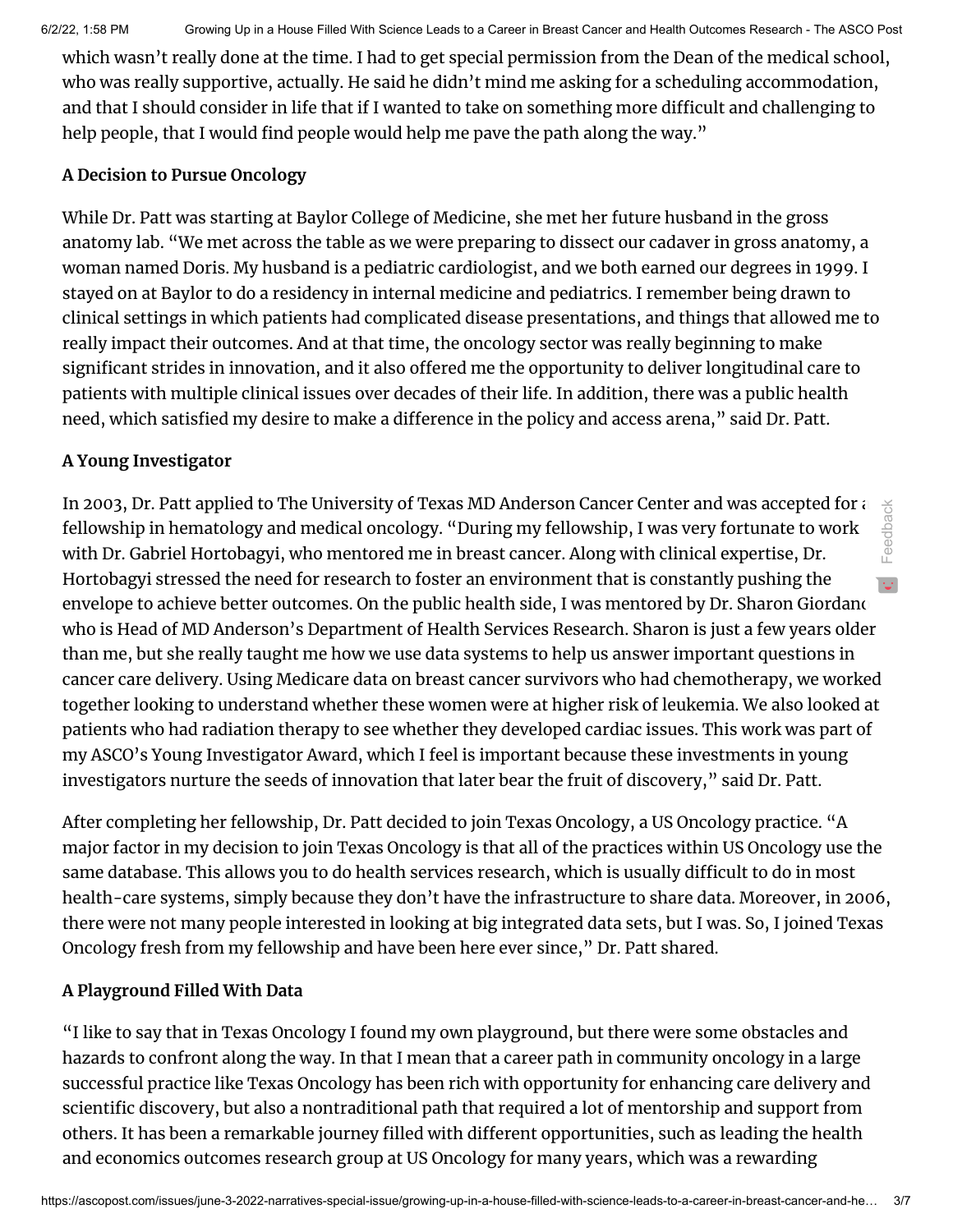6/2/22, 1:58 PM Growing Up in a House Filled With Science Leads to a Career in Breast Cancer and Health Outcomes Research - The ASCO Post

experience, to working to implement digital health-care solutions across our large practice. When I started my career at Texas Oncology, I was fortunate to have had two great mentors—Drs. Steve Paulson and Joseph Bailes—who pulled me aside shortly after I joined the group and asked me to direct public policy for the practice. So, championing public health and facilitating collaboration with other healthcare stakeholders has been a driving force in my career ever since, and I am lucky to be part of an amazing practice in Texas Oncology with a thoughtful leadership team committed to enhancing the quality and value of cancer care," said Dr. Patt.





Top: In 2018, Dr. Patt's family fostered a mother dog and her nine pupples. From left to right: Gabi Patt (16), Ellie Patt (19), Dr. Debra Patt, Jacob Patt (13), and Dr. Hanoch Patt. Left: Lobbying in Texas on behalf of patients with cancer. From left to right: Dr. Marcus Neubauer, Dr. Patt, Ben Jones, and Angela Storseth.

As an expert in health-care policy, Dr. Patt has testified before Congress to protect access to care for Medicare beneficiaries. She recently chaired the Council on Legislation for the Texas Medical Association and works to formulate responsible healthcare policy that improves the health of Texans. She also serves as the Editorin-Chief of *JCO Clinical Cancer Informatics*. Feedback

"I think my chief contribution to my practice and to cancer care more broadly is bridging between care delivery and informatics,

business, and policy to foster better collaboration in our complex health-care ecosystem. I wake up every morning thinking about how we can deliver great cancer care in every site of service in every one of our community practices. And I work with collaborators in every sector of the community to work toward that common goal," said Dr. Patt.

**Creating a More Equitable System and Better Health-Care Solutions**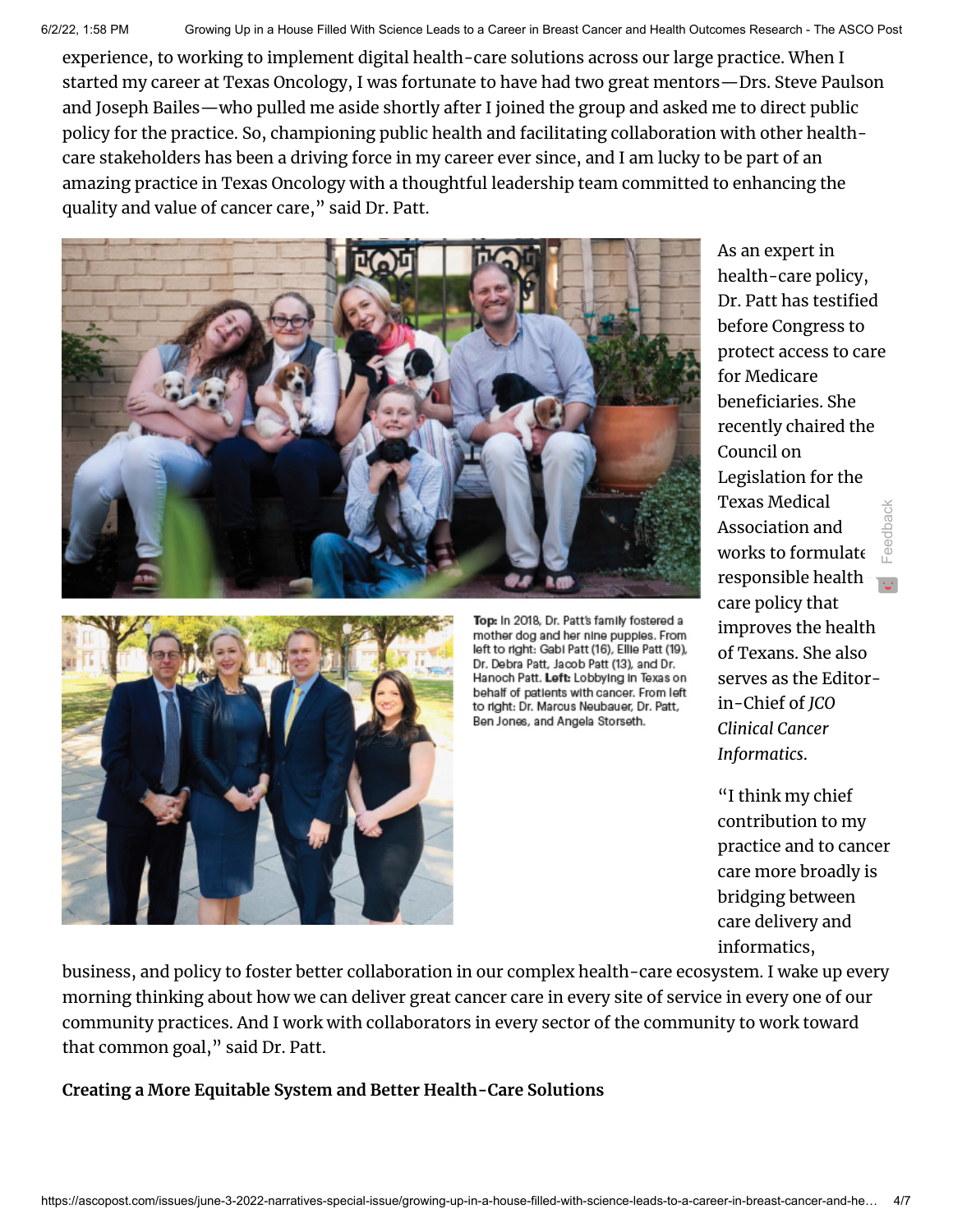6/2/22, 1:58 PM Growing Up in a House Filled With Science Leads to a Career in Breast Cancer and Health Outcomes Research - The ASCO Post

And what does the future hold? "I see policy initiatives coming to fruition that will support all our patients, no matter what their socioeconomic status or location is. For example, in Texas, we see a lot of rural patients, many without broadband access. So, what can we do on the legislative and regulatory fronts to ensure these patients have the same access to quality cancer care as others do? The answer is better health-care policy. And that's what I spend a lot of energy on. I hope we're on the path to creating a far better and more equitable system."

"In addition to health-care policy, I spend a lot of time on clinical informatics and the business of cancer care. I want health care to operate with the ease of the maps on your smartphone, and think engagement with clinical informatics solutions will get us there faster. Having the privilege to work with leaders in a large community practice, I also spend a great deal of time working with organizational leaders to improve care across different practices within sustainable business solutions."

Dr. Patt noted that over the arc of her career, she's seen the paradigm shift from acute to chronic care in cancer. "It is the dream of modern cancer care that patients not only live with their disease controlled, but they live their own lives. They pick up their kids from soccer; they eat at their own dinner table. And I see my future as helping people from a wide variety of circumstances to have the opportunity to live their lives on their terms, too," said Dr. Patt.

What does a super busy oncology leader do to decompress? "I work a lot, and I love what I do. My husband and I have three teenaged children and three Labradors. We enjoy spending family time together hiking, swimming, and putting in time at the lake, which certainly helps me decompress. In a family with two parents who are very dedicated to solving complex health-care problems, my children have an appreciation for purposeful work and really enjoying just being around each other. We like to work as a family on projects." Feedback

| <b>ADVERTISEMENT</b> |
|----------------------|
|                      |
|                      |
|                      |
|                      |
|                      |
|                      |
|                      |
|                      |
|                      |
|                      |
|                      |

ADVERTISEMENT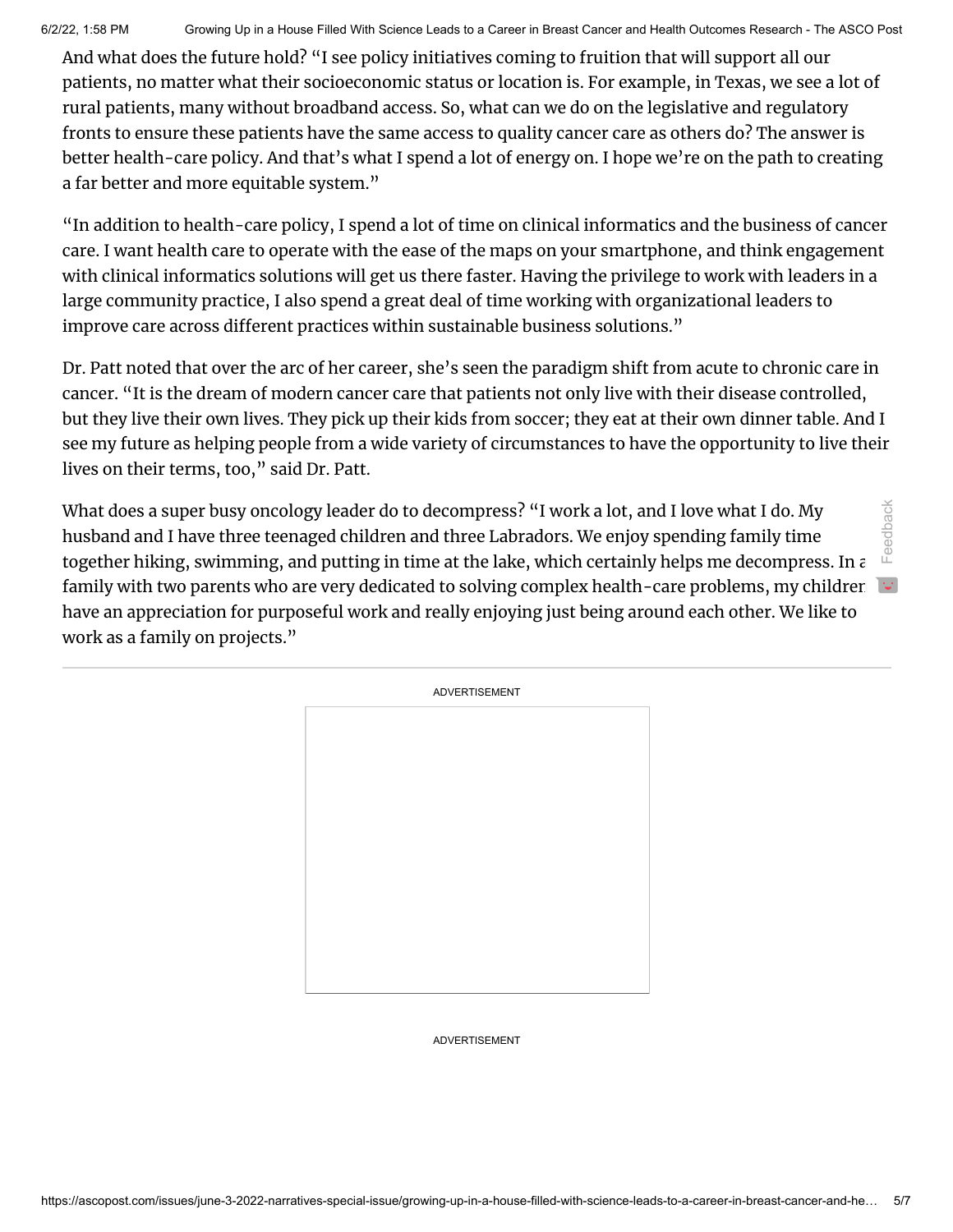

#### **JUN 02** TODAY IN ONCOLOGY

[New Research Finds Computer-Assisted Colonoscopy Identifies More Precancerous Polyps Than Traditional](https://ascopost.com/news/june-2022/new-research-finds-computer-assisted-colonoscopy-identifies-more-precancerous-polyps-than-traditional-colonoscopy/) Colonoscopy

[New Interactive Map of Oncology Puts COVID-19, Equity Data Into Perspective](https://ascopost.com/news/june-2022/new-interactive-map-of-oncology-puts-covid-19-equity-data-into-perspective/)

[Addition of Adebrelimab to Carboplatin/Etoposide in First-Line Treatment of Extensive-Stage SCLC](https://ascopost.com/news/june-2022/addition-of-adebrelimab-to-carboplatinetoposide-in-first-line-treatment-of-extensive-stage-sclc/)

[Vaccine Effectiveness Against COVID-19 Breakthrough Infection in Patients With Cancer](https://ascopost.com/news/june-2022/vaccine-effectiveness-against-covid-19-breakthrough-infection-in-patients-with-cancer/)

[Postoperative Outcomes With Robot-Assisted vs Open Radical Cystectomy for Bladder Cancer](https://ascopost.com/news/june-2022/postoperative-outcomes-with-robot-assisted-vs-open-radical-cystectomy-for-bladder-cancer/)

**[VIEW MORE](https://ascopost.com/News/) ▶** 

Feedback

ADVERTISEMENT